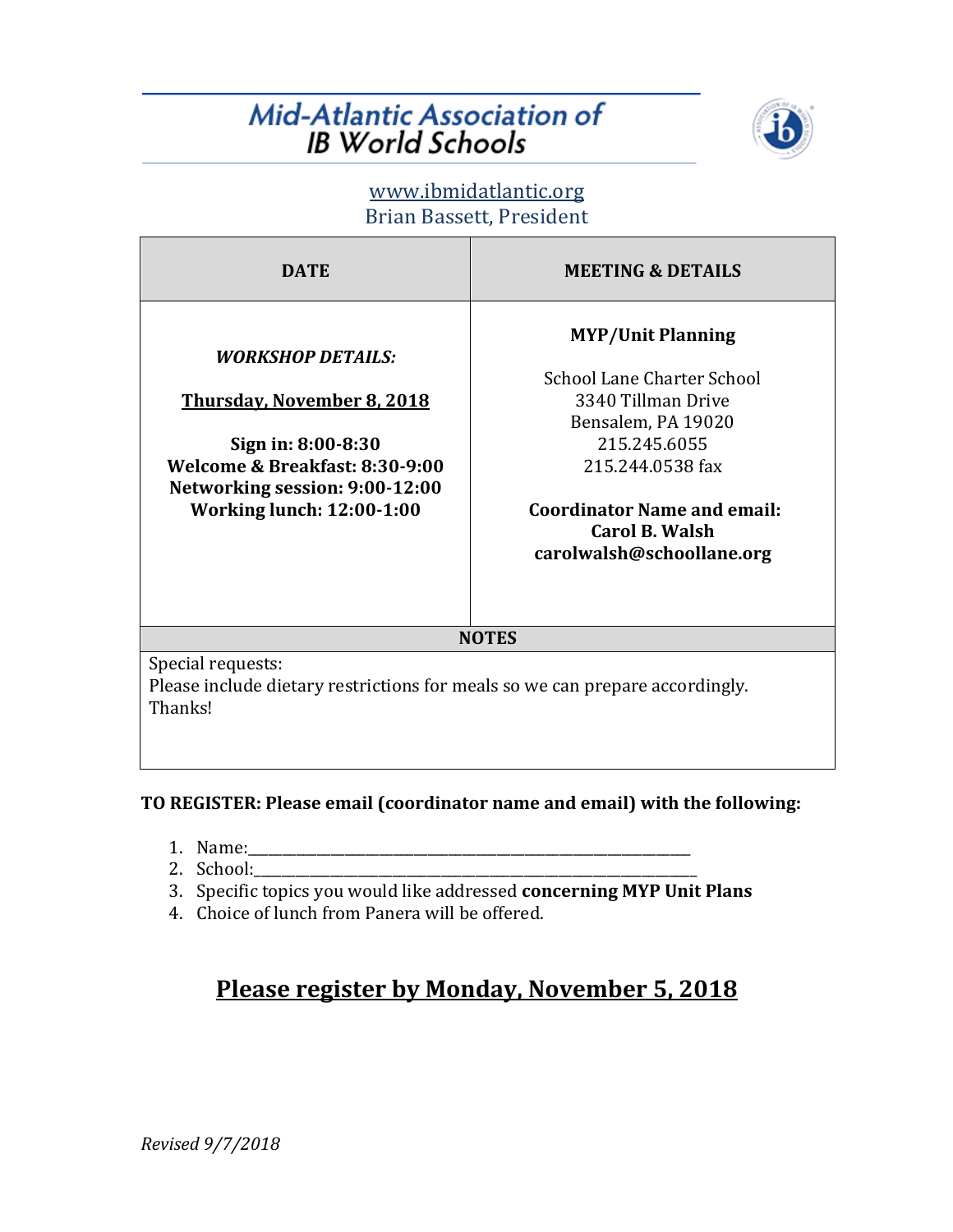## **Hotel Suggestions**

**Courtyard Philadelphia Bensalem** Distance from school 1/4 mile...you could walk! **Standard rates from \$136.** (215) 604-9900

3280 Tillman Drive, Bensalem, Pennsylvania 19020 USA

#### **<u>Sleep Inn & Suites Bensalem</u>** Distance from school .7 miles, very close! Standard **rates from \$79.00 (**215) 244-2300

3427 Street Rd., Bensalem, PA, 19020 US

### **Directions: School Lane Charter School, IB Campus 3340 Tillman Drive, Bensalem, PA 19020 215.245.6055 x407 (Carol Walsh IB Coordinator)**

**From North of location**: from Allentown, PA (65 miles, 1 hour 13 minutes) OVERVIEW: Take I-476 S and I-276 E to PA-132 E (Street Road) in Bensalem.

- Turn onto Tillman Dr & follow the circle
- Turn into parking lot at 3340. (NOT 3350)

**From South of location**: from Baltimore, MD (117 miles, 1 hour 56 minutes) Follow I-95 N to PA-132 W/Street Rd in Bensalem Township.

- Take exit 37 from I-95 N
- Turn left onto Tillman Dr.
- Turn left into parking lot at 3340. (NOT 3350)

**From West of location**: Harrisburg, PA (113 miles, 1 hour 43 minutes) OVERVIEW: Follow I-76 E toward **Philadelphia** (Portions toll). Stay **straight** to go onto I-276 E (Portions toll).

- Take the **Street Rd/PA-132** exit, EXIT 352 (Electronic toll collection only).
- Turn left onto Street Rd/PA-132 (Portions toll)(Electronic toll collection only).
- Turn onto Tillman Dr.
- Turn into parking lot at 3340. (NOT 3350)